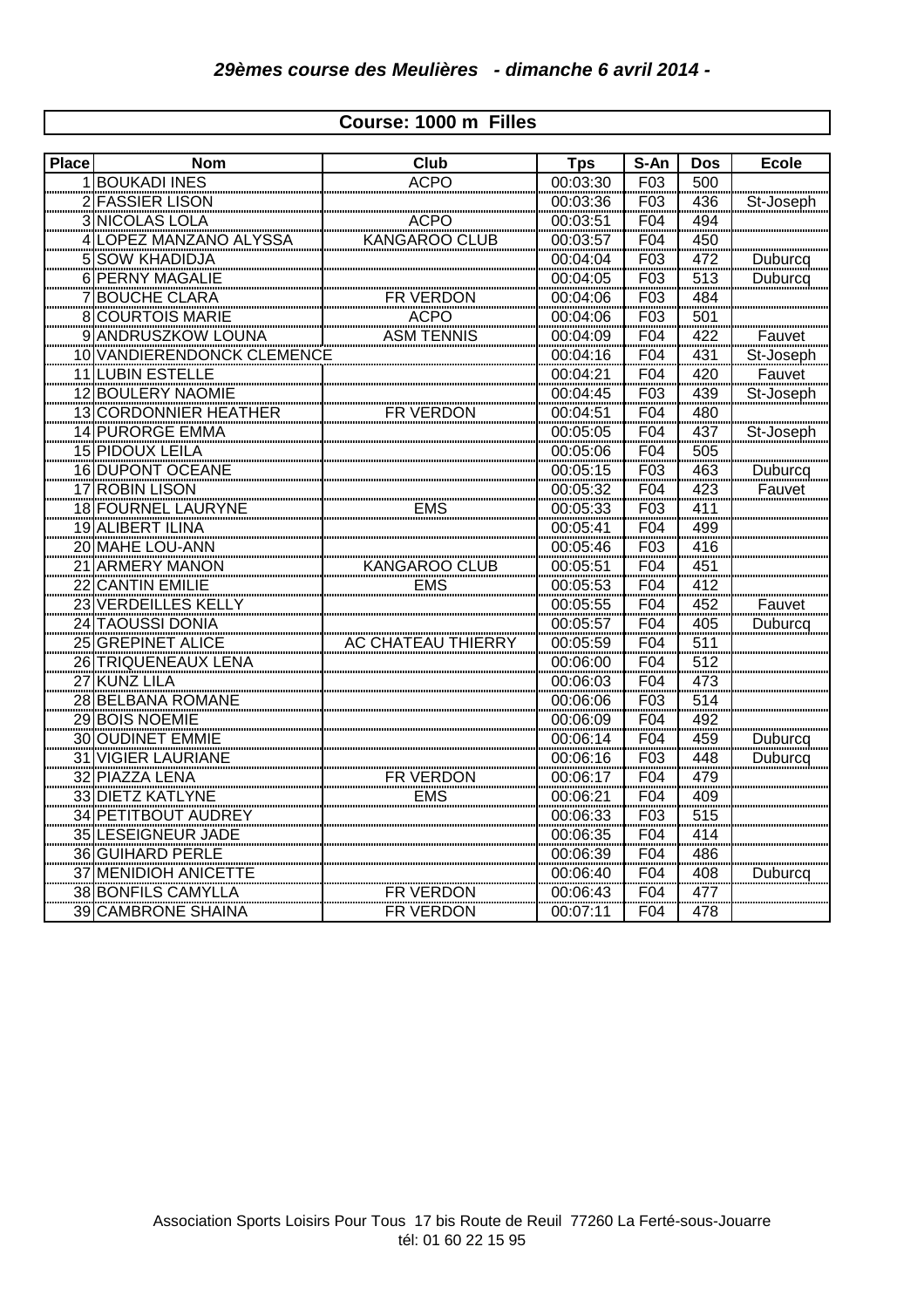## **Course: 1000 m Garçons**

| FR VERDON<br><b>JAUMIN THOMAS</b><br>00:03:16<br>M04<br>475<br><b>ASP SENART ATHLETISME</b><br><b>FERDINAND SAMUEL</b><br>00:03:18<br>M03<br>503<br><b>SAGOT JULIEN</b><br>00:03:22<br>455<br>M03<br>Fauvet<br>3<br>490<br><b>COURTIER LENNY</b><br>00:03:22<br>M <sub>04</sub><br><b>CHENOUFI YACINE</b><br>00:03:25<br>M04<br>464<br>Duburcq<br>5<br>00:03:25<br>6 SAINT GERMAIN KENNY<br>M04<br>453<br>Fauvet<br><b>BEN BACCAR AMINE</b><br>00:03:28<br>Duburcq<br>460<br>M03<br><b>BILLOT ALEXIS</b><br>00:03:29<br>434<br>M03<br>St-Joseph<br>H MIANI REDA<br>M03<br>445<br>00:03:30<br>Duburcq<br><b>GOMIS VINCENT</b><br>00:03:31<br>M03<br>456<br>Fauvet<br>10<br>DE ANDRADE KILLIAN<br>00:03:32<br>Duburcq<br>M04<br>447<br>11<br><b>ALIBERT XAVIER</b><br>00:03:38<br>M04<br>432<br>St-Joseph<br>12<br><b>CS MEAUX</b><br>13 PONCHON ERWAN<br>00:03:39<br>418<br>M03<br>Fauvet<br>14 BRUNET NATHAN<br><b>EMS</b><br>00:03:39<br>M03<br>415<br><b>15 AMIMI SAIF EDINE</b><br>00:03:40<br>M04<br>407<br>Duburcq<br>16 ORTUNO VALENTIN<br>LA PEDALE FERTOISE<br>00:03:41<br>M03<br>426<br>LES FONDUS SEZANNAIS<br><b>PRUDHOMME DARRYL</b><br>00:03:42<br>M04<br>498<br>18 RUSTER KEZIAH<br><b>EMS</b><br>00:03:42<br>M <sub>04</sub><br>471<br>Fauvet<br>19 FRET ANTOINE<br>00:03:44<br>M <sub>04</sub><br>487<br>St-Joseph<br>Duburcq<br>Duburcq<br>Fauvet<br>Duburcq<br>Duburcq<br>VIVIER DEMANET MELVIN<br>$\frac{11}{443}$<br>462<br>M <sub>03</sub><br>00:03:46<br>20<br>DESPRES SHANE<br>$\frac{00:03:46}{00:03:46}$ $\frac{00:03:48}{00:03:50}$ $\frac{00:03:50}{00:03:50}$<br>M <sub>03</sub><br>21<br>$\frac{1}{1004}$<br>THOMAS MAXANDRE<br>441<br>22<br>REBINNIK ANTHONY<br>M03<br>23<br>509<br>$\overline{24}$<br>466<br>M04<br>Duburcq<br>GASNIER SEVERIC<br><br>ACPO<br>LA PEDALE FERTOISE<br>00:03:52<br>M <sub>04</sub><br>25<br>506<br>DELORY MATHIS<br>00:03:53<br>M04<br>428<br>26<br>00:03:54<br>508<br>27<br>M04<br>Duburcq<br>00:03:56<br>M04<br>404<br>28<br><br>LETARD REMI<br>M04<br>469<br>29<br>00:03:58<br>Fauvet<br><br>ASM TENNIS<br>30 GAY LOUIS<br>00:03:59<br>M04<br>467<br><b>OGEREAU ROMAIN</b><br>00:04:00<br>M03<br>489<br>$\frac{31}{2}$<br><b>SCROFANI PIERRE</b><br>00:04:01<br>M03<br>440<br>St-Joseph<br>32<br>33 GOSSET BAPTISTE<br>00:04:02<br>M03<br>449<br>34 FAHY MATTEO<br>00:04:03<br>M04<br>502<br>35 LEGER DORIAN<br>00:04:04<br>M03<br>461<br>Duburcq<br>36 CARTIER MATHIEU<br><b>FR VERDON</b><br>M03<br>00:04:05<br>485<br>37 MOULINOT YOANN<br>470<br>00:04:07<br>M04<br>Fauvet<br>38 GOMES FABIEN<br>465<br>00:04:07<br>M03<br>Duburcq<br>39 LEBORNE THOMAS<br>417<br>00:04:08<br>M04<br>Fauvet<br>40 JACQUINOT LOIC<br><b>ACPO</b><br>510<br>00:04:08<br>M03<br><b>GHARBI NOA</b><br>474<br>00:04:08<br>M04<br>Duburcq<br>41<br>42 MILON HUGO<br>419<br>M03<br>00:04:24<br>Fauvet<br>43 FIALIP LOUISON<br>LA PEDALE FERTOISE<br>00:04:29<br>M04<br>425<br><b>CALABRE FLORENTIN</b><br>00:04:37<br>M04<br><u>491</u><br>44<br>45 DIENG YOAN<br>LA PEDALE FERTOISE<br>M03<br>427<br>00:04:41<br>46 ADAMOWICZ VALENTIN<br>00:04:47<br>M04<br>458<br>FR VERDON<br>47 GEERAERTS GREGOIRE<br>00:05:08<br>M04<br>476<br>48 CATINAT UGO<br>LA PEDALE FERTOISE<br>00:05:12<br>M03<br>424<br>49 DELANDRE GREG<br>M04<br>446<br>00:05:18<br>Duburcq<br><u>50 HEINTZ CARL</u><br>00:05:24<br>481<br>M04<br>FR VERDON<br><b>BELLETERRE ETHAN</b><br>00:05:29<br>M04<br>504<br>51<br>52 ROSAMOND GAEL<br>00:05:35<br>495<br>M04<br>ACPO<br>53 MIHALEC DIMITRI | <b>Place</b> | <b>Nom</b> | Club | <b>Tps</b> | S-An | <b>Dos</b> | <b>Ecole</b> |
|-----------------------------------------------------------------------------------------------------------------------------------------------------------------------------------------------------------------------------------------------------------------------------------------------------------------------------------------------------------------------------------------------------------------------------------------------------------------------------------------------------------------------------------------------------------------------------------------------------------------------------------------------------------------------------------------------------------------------------------------------------------------------------------------------------------------------------------------------------------------------------------------------------------------------------------------------------------------------------------------------------------------------------------------------------------------------------------------------------------------------------------------------------------------------------------------------------------------------------------------------------------------------------------------------------------------------------------------------------------------------------------------------------------------------------------------------------------------------------------------------------------------------------------------------------------------------------------------------------------------------------------------------------------------------------------------------------------------------------------------------------------------------------------------------------------------------------------------------------------------------------------------------------------------------------------------------------------------------------------------------------------------------------------------------------------------------------------------------------------------------------------------------------------------------------------------------------------------------------------------------------------------------------------------------------------------------------------------------------------------------------------------------------------------------------------------------------------------------------------------------------------------------------------------------------------------------------------------------------------------------------------------------------------------------------------------------------------------------------------------------------------------------------------------------------------------------------------------------------------------------------------------------------------------------------------------------------------------------------------------------------------------------------------------------------------------------------------------------------------------------------------------------------------------------------------------------------------------------------------------------------------------------------------------------------------------------------------------------------------------------------------------------------------------------------------------------------------------------------------------------------------------|--------------|------------|------|------------|------|------------|--------------|
|                                                                                                                                                                                                                                                                                                                                                                                                                                                                                                                                                                                                                                                                                                                                                                                                                                                                                                                                                                                                                                                                                                                                                                                                                                                                                                                                                                                                                                                                                                                                                                                                                                                                                                                                                                                                                                                                                                                                                                                                                                                                                                                                                                                                                                                                                                                                                                                                                                                                                                                                                                                                                                                                                                                                                                                                                                                                                                                                                                                                                                                                                                                                                                                                                                                                                                                                                                                                                                                                                                                 |              |            |      |            |      |            |              |
|                                                                                                                                                                                                                                                                                                                                                                                                                                                                                                                                                                                                                                                                                                                                                                                                                                                                                                                                                                                                                                                                                                                                                                                                                                                                                                                                                                                                                                                                                                                                                                                                                                                                                                                                                                                                                                                                                                                                                                                                                                                                                                                                                                                                                                                                                                                                                                                                                                                                                                                                                                                                                                                                                                                                                                                                                                                                                                                                                                                                                                                                                                                                                                                                                                                                                                                                                                                                                                                                                                                 |              |            |      |            |      |            |              |
|                                                                                                                                                                                                                                                                                                                                                                                                                                                                                                                                                                                                                                                                                                                                                                                                                                                                                                                                                                                                                                                                                                                                                                                                                                                                                                                                                                                                                                                                                                                                                                                                                                                                                                                                                                                                                                                                                                                                                                                                                                                                                                                                                                                                                                                                                                                                                                                                                                                                                                                                                                                                                                                                                                                                                                                                                                                                                                                                                                                                                                                                                                                                                                                                                                                                                                                                                                                                                                                                                                                 |              |            |      |            |      |            |              |
|                                                                                                                                                                                                                                                                                                                                                                                                                                                                                                                                                                                                                                                                                                                                                                                                                                                                                                                                                                                                                                                                                                                                                                                                                                                                                                                                                                                                                                                                                                                                                                                                                                                                                                                                                                                                                                                                                                                                                                                                                                                                                                                                                                                                                                                                                                                                                                                                                                                                                                                                                                                                                                                                                                                                                                                                                                                                                                                                                                                                                                                                                                                                                                                                                                                                                                                                                                                                                                                                                                                 |              |            |      |            |      |            |              |
|                                                                                                                                                                                                                                                                                                                                                                                                                                                                                                                                                                                                                                                                                                                                                                                                                                                                                                                                                                                                                                                                                                                                                                                                                                                                                                                                                                                                                                                                                                                                                                                                                                                                                                                                                                                                                                                                                                                                                                                                                                                                                                                                                                                                                                                                                                                                                                                                                                                                                                                                                                                                                                                                                                                                                                                                                                                                                                                                                                                                                                                                                                                                                                                                                                                                                                                                                                                                                                                                                                                 |              |            |      |            |      |            |              |
|                                                                                                                                                                                                                                                                                                                                                                                                                                                                                                                                                                                                                                                                                                                                                                                                                                                                                                                                                                                                                                                                                                                                                                                                                                                                                                                                                                                                                                                                                                                                                                                                                                                                                                                                                                                                                                                                                                                                                                                                                                                                                                                                                                                                                                                                                                                                                                                                                                                                                                                                                                                                                                                                                                                                                                                                                                                                                                                                                                                                                                                                                                                                                                                                                                                                                                                                                                                                                                                                                                                 |              |            |      |            |      |            |              |
|                                                                                                                                                                                                                                                                                                                                                                                                                                                                                                                                                                                                                                                                                                                                                                                                                                                                                                                                                                                                                                                                                                                                                                                                                                                                                                                                                                                                                                                                                                                                                                                                                                                                                                                                                                                                                                                                                                                                                                                                                                                                                                                                                                                                                                                                                                                                                                                                                                                                                                                                                                                                                                                                                                                                                                                                                                                                                                                                                                                                                                                                                                                                                                                                                                                                                                                                                                                                                                                                                                                 |              |            |      |            |      |            |              |
|                                                                                                                                                                                                                                                                                                                                                                                                                                                                                                                                                                                                                                                                                                                                                                                                                                                                                                                                                                                                                                                                                                                                                                                                                                                                                                                                                                                                                                                                                                                                                                                                                                                                                                                                                                                                                                                                                                                                                                                                                                                                                                                                                                                                                                                                                                                                                                                                                                                                                                                                                                                                                                                                                                                                                                                                                                                                                                                                                                                                                                                                                                                                                                                                                                                                                                                                                                                                                                                                                                                 |              |            |      |            |      |            |              |
|                                                                                                                                                                                                                                                                                                                                                                                                                                                                                                                                                                                                                                                                                                                                                                                                                                                                                                                                                                                                                                                                                                                                                                                                                                                                                                                                                                                                                                                                                                                                                                                                                                                                                                                                                                                                                                                                                                                                                                                                                                                                                                                                                                                                                                                                                                                                                                                                                                                                                                                                                                                                                                                                                                                                                                                                                                                                                                                                                                                                                                                                                                                                                                                                                                                                                                                                                                                                                                                                                                                 |              |            |      |            |      |            |              |
|                                                                                                                                                                                                                                                                                                                                                                                                                                                                                                                                                                                                                                                                                                                                                                                                                                                                                                                                                                                                                                                                                                                                                                                                                                                                                                                                                                                                                                                                                                                                                                                                                                                                                                                                                                                                                                                                                                                                                                                                                                                                                                                                                                                                                                                                                                                                                                                                                                                                                                                                                                                                                                                                                                                                                                                                                                                                                                                                                                                                                                                                                                                                                                                                                                                                                                                                                                                                                                                                                                                 |              |            |      |            |      |            |              |
|                                                                                                                                                                                                                                                                                                                                                                                                                                                                                                                                                                                                                                                                                                                                                                                                                                                                                                                                                                                                                                                                                                                                                                                                                                                                                                                                                                                                                                                                                                                                                                                                                                                                                                                                                                                                                                                                                                                                                                                                                                                                                                                                                                                                                                                                                                                                                                                                                                                                                                                                                                                                                                                                                                                                                                                                                                                                                                                                                                                                                                                                                                                                                                                                                                                                                                                                                                                                                                                                                                                 |              |            |      |            |      |            |              |
|                                                                                                                                                                                                                                                                                                                                                                                                                                                                                                                                                                                                                                                                                                                                                                                                                                                                                                                                                                                                                                                                                                                                                                                                                                                                                                                                                                                                                                                                                                                                                                                                                                                                                                                                                                                                                                                                                                                                                                                                                                                                                                                                                                                                                                                                                                                                                                                                                                                                                                                                                                                                                                                                                                                                                                                                                                                                                                                                                                                                                                                                                                                                                                                                                                                                                                                                                                                                                                                                                                                 |              |            |      |            |      |            |              |
|                                                                                                                                                                                                                                                                                                                                                                                                                                                                                                                                                                                                                                                                                                                                                                                                                                                                                                                                                                                                                                                                                                                                                                                                                                                                                                                                                                                                                                                                                                                                                                                                                                                                                                                                                                                                                                                                                                                                                                                                                                                                                                                                                                                                                                                                                                                                                                                                                                                                                                                                                                                                                                                                                                                                                                                                                                                                                                                                                                                                                                                                                                                                                                                                                                                                                                                                                                                                                                                                                                                 |              |            |      |            |      |            |              |
|                                                                                                                                                                                                                                                                                                                                                                                                                                                                                                                                                                                                                                                                                                                                                                                                                                                                                                                                                                                                                                                                                                                                                                                                                                                                                                                                                                                                                                                                                                                                                                                                                                                                                                                                                                                                                                                                                                                                                                                                                                                                                                                                                                                                                                                                                                                                                                                                                                                                                                                                                                                                                                                                                                                                                                                                                                                                                                                                                                                                                                                                                                                                                                                                                                                                                                                                                                                                                                                                                                                 |              |            |      |            |      |            |              |
|                                                                                                                                                                                                                                                                                                                                                                                                                                                                                                                                                                                                                                                                                                                                                                                                                                                                                                                                                                                                                                                                                                                                                                                                                                                                                                                                                                                                                                                                                                                                                                                                                                                                                                                                                                                                                                                                                                                                                                                                                                                                                                                                                                                                                                                                                                                                                                                                                                                                                                                                                                                                                                                                                                                                                                                                                                                                                                                                                                                                                                                                                                                                                                                                                                                                                                                                                                                                                                                                                                                 |              |            |      |            |      |            |              |
|                                                                                                                                                                                                                                                                                                                                                                                                                                                                                                                                                                                                                                                                                                                                                                                                                                                                                                                                                                                                                                                                                                                                                                                                                                                                                                                                                                                                                                                                                                                                                                                                                                                                                                                                                                                                                                                                                                                                                                                                                                                                                                                                                                                                                                                                                                                                                                                                                                                                                                                                                                                                                                                                                                                                                                                                                                                                                                                                                                                                                                                                                                                                                                                                                                                                                                                                                                                                                                                                                                                 |              |            |      |            |      |            |              |
|                                                                                                                                                                                                                                                                                                                                                                                                                                                                                                                                                                                                                                                                                                                                                                                                                                                                                                                                                                                                                                                                                                                                                                                                                                                                                                                                                                                                                                                                                                                                                                                                                                                                                                                                                                                                                                                                                                                                                                                                                                                                                                                                                                                                                                                                                                                                                                                                                                                                                                                                                                                                                                                                                                                                                                                                                                                                                                                                                                                                                                                                                                                                                                                                                                                                                                                                                                                                                                                                                                                 |              |            |      |            |      |            |              |
|                                                                                                                                                                                                                                                                                                                                                                                                                                                                                                                                                                                                                                                                                                                                                                                                                                                                                                                                                                                                                                                                                                                                                                                                                                                                                                                                                                                                                                                                                                                                                                                                                                                                                                                                                                                                                                                                                                                                                                                                                                                                                                                                                                                                                                                                                                                                                                                                                                                                                                                                                                                                                                                                                                                                                                                                                                                                                                                                                                                                                                                                                                                                                                                                                                                                                                                                                                                                                                                                                                                 |              |            |      |            |      |            |              |
|                                                                                                                                                                                                                                                                                                                                                                                                                                                                                                                                                                                                                                                                                                                                                                                                                                                                                                                                                                                                                                                                                                                                                                                                                                                                                                                                                                                                                                                                                                                                                                                                                                                                                                                                                                                                                                                                                                                                                                                                                                                                                                                                                                                                                                                                                                                                                                                                                                                                                                                                                                                                                                                                                                                                                                                                                                                                                                                                                                                                                                                                                                                                                                                                                                                                                                                                                                                                                                                                                                                 |              |            |      |            |      |            |              |
|                                                                                                                                                                                                                                                                                                                                                                                                                                                                                                                                                                                                                                                                                                                                                                                                                                                                                                                                                                                                                                                                                                                                                                                                                                                                                                                                                                                                                                                                                                                                                                                                                                                                                                                                                                                                                                                                                                                                                                                                                                                                                                                                                                                                                                                                                                                                                                                                                                                                                                                                                                                                                                                                                                                                                                                                                                                                                                                                                                                                                                                                                                                                                                                                                                                                                                                                                                                                                                                                                                                 |              |            |      |            |      |            |              |
|                                                                                                                                                                                                                                                                                                                                                                                                                                                                                                                                                                                                                                                                                                                                                                                                                                                                                                                                                                                                                                                                                                                                                                                                                                                                                                                                                                                                                                                                                                                                                                                                                                                                                                                                                                                                                                                                                                                                                                                                                                                                                                                                                                                                                                                                                                                                                                                                                                                                                                                                                                                                                                                                                                                                                                                                                                                                                                                                                                                                                                                                                                                                                                                                                                                                                                                                                                                                                                                                                                                 |              |            |      |            |      |            |              |
|                                                                                                                                                                                                                                                                                                                                                                                                                                                                                                                                                                                                                                                                                                                                                                                                                                                                                                                                                                                                                                                                                                                                                                                                                                                                                                                                                                                                                                                                                                                                                                                                                                                                                                                                                                                                                                                                                                                                                                                                                                                                                                                                                                                                                                                                                                                                                                                                                                                                                                                                                                                                                                                                                                                                                                                                                                                                                                                                                                                                                                                                                                                                                                                                                                                                                                                                                                                                                                                                                                                 |              |            |      |            |      |            |              |
|                                                                                                                                                                                                                                                                                                                                                                                                                                                                                                                                                                                                                                                                                                                                                                                                                                                                                                                                                                                                                                                                                                                                                                                                                                                                                                                                                                                                                                                                                                                                                                                                                                                                                                                                                                                                                                                                                                                                                                                                                                                                                                                                                                                                                                                                                                                                                                                                                                                                                                                                                                                                                                                                                                                                                                                                                                                                                                                                                                                                                                                                                                                                                                                                                                                                                                                                                                                                                                                                                                                 |              |            |      |            |      |            |              |
|                                                                                                                                                                                                                                                                                                                                                                                                                                                                                                                                                                                                                                                                                                                                                                                                                                                                                                                                                                                                                                                                                                                                                                                                                                                                                                                                                                                                                                                                                                                                                                                                                                                                                                                                                                                                                                                                                                                                                                                                                                                                                                                                                                                                                                                                                                                                                                                                                                                                                                                                                                                                                                                                                                                                                                                                                                                                                                                                                                                                                                                                                                                                                                                                                                                                                                                                                                                                                                                                                                                 |              |            |      |            |      |            |              |
|                                                                                                                                                                                                                                                                                                                                                                                                                                                                                                                                                                                                                                                                                                                                                                                                                                                                                                                                                                                                                                                                                                                                                                                                                                                                                                                                                                                                                                                                                                                                                                                                                                                                                                                                                                                                                                                                                                                                                                                                                                                                                                                                                                                                                                                                                                                                                                                                                                                                                                                                                                                                                                                                                                                                                                                                                                                                                                                                                                                                                                                                                                                                                                                                                                                                                                                                                                                                                                                                                                                 |              |            |      |            |      |            |              |
|                                                                                                                                                                                                                                                                                                                                                                                                                                                                                                                                                                                                                                                                                                                                                                                                                                                                                                                                                                                                                                                                                                                                                                                                                                                                                                                                                                                                                                                                                                                                                                                                                                                                                                                                                                                                                                                                                                                                                                                                                                                                                                                                                                                                                                                                                                                                                                                                                                                                                                                                                                                                                                                                                                                                                                                                                                                                                                                                                                                                                                                                                                                                                                                                                                                                                                                                                                                                                                                                                                                 |              |            |      |            |      |            |              |
|                                                                                                                                                                                                                                                                                                                                                                                                                                                                                                                                                                                                                                                                                                                                                                                                                                                                                                                                                                                                                                                                                                                                                                                                                                                                                                                                                                                                                                                                                                                                                                                                                                                                                                                                                                                                                                                                                                                                                                                                                                                                                                                                                                                                                                                                                                                                                                                                                                                                                                                                                                                                                                                                                                                                                                                                                                                                                                                                                                                                                                                                                                                                                                                                                                                                                                                                                                                                                                                                                                                 |              |            |      |            |      |            |              |
|                                                                                                                                                                                                                                                                                                                                                                                                                                                                                                                                                                                                                                                                                                                                                                                                                                                                                                                                                                                                                                                                                                                                                                                                                                                                                                                                                                                                                                                                                                                                                                                                                                                                                                                                                                                                                                                                                                                                                                                                                                                                                                                                                                                                                                                                                                                                                                                                                                                                                                                                                                                                                                                                                                                                                                                                                                                                                                                                                                                                                                                                                                                                                                                                                                                                                                                                                                                                                                                                                                                 |              |            |      |            |      |            |              |
|                                                                                                                                                                                                                                                                                                                                                                                                                                                                                                                                                                                                                                                                                                                                                                                                                                                                                                                                                                                                                                                                                                                                                                                                                                                                                                                                                                                                                                                                                                                                                                                                                                                                                                                                                                                                                                                                                                                                                                                                                                                                                                                                                                                                                                                                                                                                                                                                                                                                                                                                                                                                                                                                                                                                                                                                                                                                                                                                                                                                                                                                                                                                                                                                                                                                                                                                                                                                                                                                                                                 |              |            |      |            |      |            |              |
|                                                                                                                                                                                                                                                                                                                                                                                                                                                                                                                                                                                                                                                                                                                                                                                                                                                                                                                                                                                                                                                                                                                                                                                                                                                                                                                                                                                                                                                                                                                                                                                                                                                                                                                                                                                                                                                                                                                                                                                                                                                                                                                                                                                                                                                                                                                                                                                                                                                                                                                                                                                                                                                                                                                                                                                                                                                                                                                                                                                                                                                                                                                                                                                                                                                                                                                                                                                                                                                                                                                 |              |            |      |            |      |            |              |
|                                                                                                                                                                                                                                                                                                                                                                                                                                                                                                                                                                                                                                                                                                                                                                                                                                                                                                                                                                                                                                                                                                                                                                                                                                                                                                                                                                                                                                                                                                                                                                                                                                                                                                                                                                                                                                                                                                                                                                                                                                                                                                                                                                                                                                                                                                                                                                                                                                                                                                                                                                                                                                                                                                                                                                                                                                                                                                                                                                                                                                                                                                                                                                                                                                                                                                                                                                                                                                                                                                                 |              |            |      |            |      |            |              |
|                                                                                                                                                                                                                                                                                                                                                                                                                                                                                                                                                                                                                                                                                                                                                                                                                                                                                                                                                                                                                                                                                                                                                                                                                                                                                                                                                                                                                                                                                                                                                                                                                                                                                                                                                                                                                                                                                                                                                                                                                                                                                                                                                                                                                                                                                                                                                                                                                                                                                                                                                                                                                                                                                                                                                                                                                                                                                                                                                                                                                                                                                                                                                                                                                                                                                                                                                                                                                                                                                                                 |              |            |      |            |      |            |              |
|                                                                                                                                                                                                                                                                                                                                                                                                                                                                                                                                                                                                                                                                                                                                                                                                                                                                                                                                                                                                                                                                                                                                                                                                                                                                                                                                                                                                                                                                                                                                                                                                                                                                                                                                                                                                                                                                                                                                                                                                                                                                                                                                                                                                                                                                                                                                                                                                                                                                                                                                                                                                                                                                                                                                                                                                                                                                                                                                                                                                                                                                                                                                                                                                                                                                                                                                                                                                                                                                                                                 |              |            |      |            |      |            |              |
|                                                                                                                                                                                                                                                                                                                                                                                                                                                                                                                                                                                                                                                                                                                                                                                                                                                                                                                                                                                                                                                                                                                                                                                                                                                                                                                                                                                                                                                                                                                                                                                                                                                                                                                                                                                                                                                                                                                                                                                                                                                                                                                                                                                                                                                                                                                                                                                                                                                                                                                                                                                                                                                                                                                                                                                                                                                                                                                                                                                                                                                                                                                                                                                                                                                                                                                                                                                                                                                                                                                 |              |            |      |            |      |            |              |
|                                                                                                                                                                                                                                                                                                                                                                                                                                                                                                                                                                                                                                                                                                                                                                                                                                                                                                                                                                                                                                                                                                                                                                                                                                                                                                                                                                                                                                                                                                                                                                                                                                                                                                                                                                                                                                                                                                                                                                                                                                                                                                                                                                                                                                                                                                                                                                                                                                                                                                                                                                                                                                                                                                                                                                                                                                                                                                                                                                                                                                                                                                                                                                                                                                                                                                                                                                                                                                                                                                                 |              |            |      |            |      |            |              |
|                                                                                                                                                                                                                                                                                                                                                                                                                                                                                                                                                                                                                                                                                                                                                                                                                                                                                                                                                                                                                                                                                                                                                                                                                                                                                                                                                                                                                                                                                                                                                                                                                                                                                                                                                                                                                                                                                                                                                                                                                                                                                                                                                                                                                                                                                                                                                                                                                                                                                                                                                                                                                                                                                                                                                                                                                                                                                                                                                                                                                                                                                                                                                                                                                                                                                                                                                                                                                                                                                                                 |              |            |      |            |      |            |              |
|                                                                                                                                                                                                                                                                                                                                                                                                                                                                                                                                                                                                                                                                                                                                                                                                                                                                                                                                                                                                                                                                                                                                                                                                                                                                                                                                                                                                                                                                                                                                                                                                                                                                                                                                                                                                                                                                                                                                                                                                                                                                                                                                                                                                                                                                                                                                                                                                                                                                                                                                                                                                                                                                                                                                                                                                                                                                                                                                                                                                                                                                                                                                                                                                                                                                                                                                                                                                                                                                                                                 |              |            |      |            |      |            |              |
|                                                                                                                                                                                                                                                                                                                                                                                                                                                                                                                                                                                                                                                                                                                                                                                                                                                                                                                                                                                                                                                                                                                                                                                                                                                                                                                                                                                                                                                                                                                                                                                                                                                                                                                                                                                                                                                                                                                                                                                                                                                                                                                                                                                                                                                                                                                                                                                                                                                                                                                                                                                                                                                                                                                                                                                                                                                                                                                                                                                                                                                                                                                                                                                                                                                                                                                                                                                                                                                                                                                 |              |            |      |            |      |            |              |
|                                                                                                                                                                                                                                                                                                                                                                                                                                                                                                                                                                                                                                                                                                                                                                                                                                                                                                                                                                                                                                                                                                                                                                                                                                                                                                                                                                                                                                                                                                                                                                                                                                                                                                                                                                                                                                                                                                                                                                                                                                                                                                                                                                                                                                                                                                                                                                                                                                                                                                                                                                                                                                                                                                                                                                                                                                                                                                                                                                                                                                                                                                                                                                                                                                                                                                                                                                                                                                                                                                                 |              |            |      |            |      |            |              |
|                                                                                                                                                                                                                                                                                                                                                                                                                                                                                                                                                                                                                                                                                                                                                                                                                                                                                                                                                                                                                                                                                                                                                                                                                                                                                                                                                                                                                                                                                                                                                                                                                                                                                                                                                                                                                                                                                                                                                                                                                                                                                                                                                                                                                                                                                                                                                                                                                                                                                                                                                                                                                                                                                                                                                                                                                                                                                                                                                                                                                                                                                                                                                                                                                                                                                                                                                                                                                                                                                                                 |              |            |      |            |      |            |              |
|                                                                                                                                                                                                                                                                                                                                                                                                                                                                                                                                                                                                                                                                                                                                                                                                                                                                                                                                                                                                                                                                                                                                                                                                                                                                                                                                                                                                                                                                                                                                                                                                                                                                                                                                                                                                                                                                                                                                                                                                                                                                                                                                                                                                                                                                                                                                                                                                                                                                                                                                                                                                                                                                                                                                                                                                                                                                                                                                                                                                                                                                                                                                                                                                                                                                                                                                                                                                                                                                                                                 |              |            |      |            |      |            |              |
|                                                                                                                                                                                                                                                                                                                                                                                                                                                                                                                                                                                                                                                                                                                                                                                                                                                                                                                                                                                                                                                                                                                                                                                                                                                                                                                                                                                                                                                                                                                                                                                                                                                                                                                                                                                                                                                                                                                                                                                                                                                                                                                                                                                                                                                                                                                                                                                                                                                                                                                                                                                                                                                                                                                                                                                                                                                                                                                                                                                                                                                                                                                                                                                                                                                                                                                                                                                                                                                                                                                 |              |            |      |            |      |            |              |
|                                                                                                                                                                                                                                                                                                                                                                                                                                                                                                                                                                                                                                                                                                                                                                                                                                                                                                                                                                                                                                                                                                                                                                                                                                                                                                                                                                                                                                                                                                                                                                                                                                                                                                                                                                                                                                                                                                                                                                                                                                                                                                                                                                                                                                                                                                                                                                                                                                                                                                                                                                                                                                                                                                                                                                                                                                                                                                                                                                                                                                                                                                                                                                                                                                                                                                                                                                                                                                                                                                                 |              |            |      |            |      |            |              |
|                                                                                                                                                                                                                                                                                                                                                                                                                                                                                                                                                                                                                                                                                                                                                                                                                                                                                                                                                                                                                                                                                                                                                                                                                                                                                                                                                                                                                                                                                                                                                                                                                                                                                                                                                                                                                                                                                                                                                                                                                                                                                                                                                                                                                                                                                                                                                                                                                                                                                                                                                                                                                                                                                                                                                                                                                                                                                                                                                                                                                                                                                                                                                                                                                                                                                                                                                                                                                                                                                                                 |              |            |      |            |      |            |              |
|                                                                                                                                                                                                                                                                                                                                                                                                                                                                                                                                                                                                                                                                                                                                                                                                                                                                                                                                                                                                                                                                                                                                                                                                                                                                                                                                                                                                                                                                                                                                                                                                                                                                                                                                                                                                                                                                                                                                                                                                                                                                                                                                                                                                                                                                                                                                                                                                                                                                                                                                                                                                                                                                                                                                                                                                                                                                                                                                                                                                                                                                                                                                                                                                                                                                                                                                                                                                                                                                                                                 |              |            |      |            |      |            |              |
|                                                                                                                                                                                                                                                                                                                                                                                                                                                                                                                                                                                                                                                                                                                                                                                                                                                                                                                                                                                                                                                                                                                                                                                                                                                                                                                                                                                                                                                                                                                                                                                                                                                                                                                                                                                                                                                                                                                                                                                                                                                                                                                                                                                                                                                                                                                                                                                                                                                                                                                                                                                                                                                                                                                                                                                                                                                                                                                                                                                                                                                                                                                                                                                                                                                                                                                                                                                                                                                                                                                 |              |            |      |            |      |            |              |
|                                                                                                                                                                                                                                                                                                                                                                                                                                                                                                                                                                                                                                                                                                                                                                                                                                                                                                                                                                                                                                                                                                                                                                                                                                                                                                                                                                                                                                                                                                                                                                                                                                                                                                                                                                                                                                                                                                                                                                                                                                                                                                                                                                                                                                                                                                                                                                                                                                                                                                                                                                                                                                                                                                                                                                                                                                                                                                                                                                                                                                                                                                                                                                                                                                                                                                                                                                                                                                                                                                                 |              |            |      |            |      |            |              |
|                                                                                                                                                                                                                                                                                                                                                                                                                                                                                                                                                                                                                                                                                                                                                                                                                                                                                                                                                                                                                                                                                                                                                                                                                                                                                                                                                                                                                                                                                                                                                                                                                                                                                                                                                                                                                                                                                                                                                                                                                                                                                                                                                                                                                                                                                                                                                                                                                                                                                                                                                                                                                                                                                                                                                                                                                                                                                                                                                                                                                                                                                                                                                                                                                                                                                                                                                                                                                                                                                                                 |              |            |      |            |      |            |              |
|                                                                                                                                                                                                                                                                                                                                                                                                                                                                                                                                                                                                                                                                                                                                                                                                                                                                                                                                                                                                                                                                                                                                                                                                                                                                                                                                                                                                                                                                                                                                                                                                                                                                                                                                                                                                                                                                                                                                                                                                                                                                                                                                                                                                                                                                                                                                                                                                                                                                                                                                                                                                                                                                                                                                                                                                                                                                                                                                                                                                                                                                                                                                                                                                                                                                                                                                                                                                                                                                                                                 |              |            |      |            |      |            |              |
|                                                                                                                                                                                                                                                                                                                                                                                                                                                                                                                                                                                                                                                                                                                                                                                                                                                                                                                                                                                                                                                                                                                                                                                                                                                                                                                                                                                                                                                                                                                                                                                                                                                                                                                                                                                                                                                                                                                                                                                                                                                                                                                                                                                                                                                                                                                                                                                                                                                                                                                                                                                                                                                                                                                                                                                                                                                                                                                                                                                                                                                                                                                                                                                                                                                                                                                                                                                                                                                                                                                 |              |            |      |            |      |            |              |
|                                                                                                                                                                                                                                                                                                                                                                                                                                                                                                                                                                                                                                                                                                                                                                                                                                                                                                                                                                                                                                                                                                                                                                                                                                                                                                                                                                                                                                                                                                                                                                                                                                                                                                                                                                                                                                                                                                                                                                                                                                                                                                                                                                                                                                                                                                                                                                                                                                                                                                                                                                                                                                                                                                                                                                                                                                                                                                                                                                                                                                                                                                                                                                                                                                                                                                                                                                                                                                                                                                                 |              |            |      |            |      |            |              |
|                                                                                                                                                                                                                                                                                                                                                                                                                                                                                                                                                                                                                                                                                                                                                                                                                                                                                                                                                                                                                                                                                                                                                                                                                                                                                                                                                                                                                                                                                                                                                                                                                                                                                                                                                                                                                                                                                                                                                                                                                                                                                                                                                                                                                                                                                                                                                                                                                                                                                                                                                                                                                                                                                                                                                                                                                                                                                                                                                                                                                                                                                                                                                                                                                                                                                                                                                                                                                                                                                                                 |              |            |      | 00:05:37   | M03  | 433        | St-Joseph    |

Association Sports Loisirs Pour Tous 17 bis Route de Reuil 77260 La Ferté-sous-Jouarre tél: 01 60 22 15 95